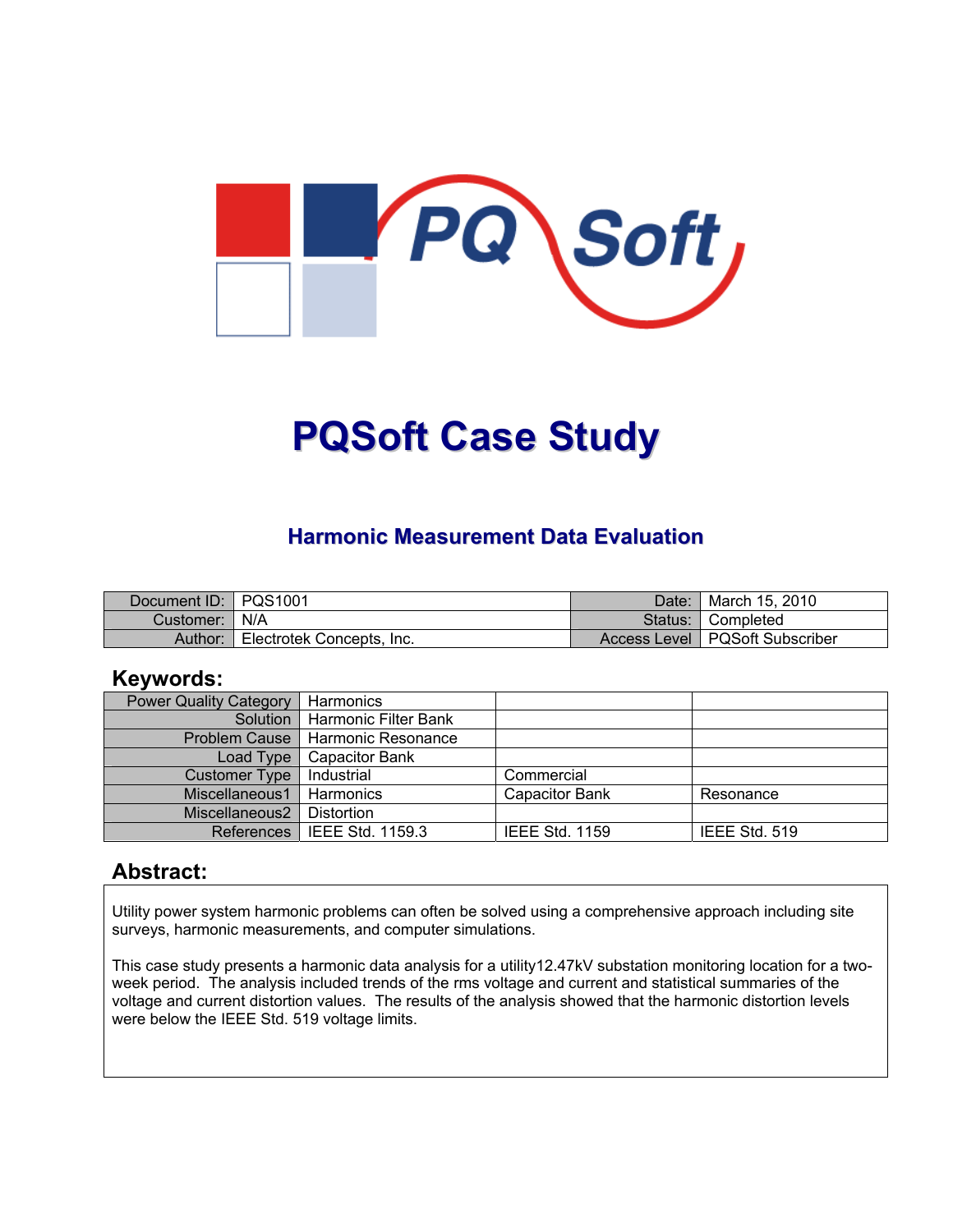# <span id="page-1-0"></span>**TABLE OF CONTENTS**

## **LIST OF FIGURES**

## **RELATED STANDARDS**

IEEE Std. 519-1992 IEEE Std. 1159-1995

## **GLOSSARY AND ACRONYMS**

| ASD        | Adjustable-Speed Drive           |
|------------|----------------------------------|
| CF         | <b>Crest Factor</b>              |
| DPF        | Displacement Power Factor        |
| РF         | Power Factor                     |
| <b>PWM</b> | <b>Pulse Width Modulation</b>    |
| <b>THD</b> | <b>Total Harmonic Distortion</b> |
| <b>TPF</b> | <b>True Power Factor</b>         |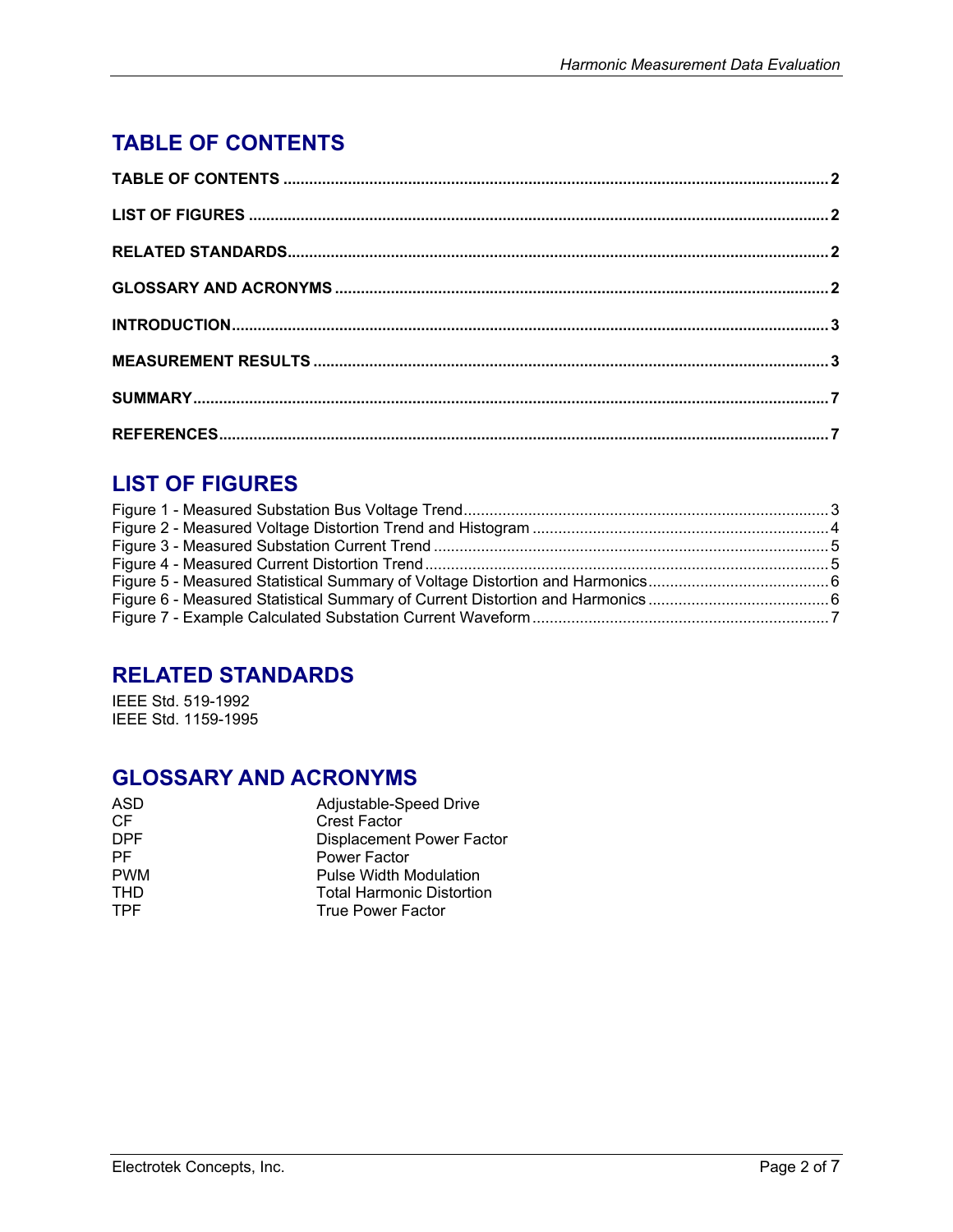## <span id="page-2-0"></span>**INTRODUCTION**

A harmonic measurement analysis case study was completed for a 12.47kV utility substation bus. The two-week monitoring period was from May 17, 2009 thru June 1, 2009. The power quality instrument used to complete the harmonic measurements was the Dranetz-BMI Encore Series™. The instrument samples voltage at 256 points-per-cycle, current at 128 point-per-cycle, and follows the IEC 61000-4-3 method for characterizing harmonic measurement data. This involves analysis of continuous 200msec samples and storing aggregated 10-minute minimum, average, and maximum trend data. The measurement and statistical analysis was completed using the PQView<sup>®</sup> program [\(www.pqview.com](http://www.pqview.com/)).

## **MEASUREMENT RESULTS**

[Figure 1](#page-2-1) shows the measured rms voltage regulation trend on the 12.47kV substation bus during the twoweek period. Various pole-mounted distribution feeder capacitor banks (e.g., 600 kVAr) are switched onand-off each day using time clock controls in an attempt to maintain a relatively constant voltage. Statistical analysis of the measurement data yields a minimum rms voltage of 12.27kV, an average voltage of 13.02kV, and a maximum voltage of 13.56kV. In addition, the CP95 value was 13.39kV. CP95 refers to the cumulative probability,  $95<sup>th</sup>$  percentile of a value.

<span id="page-2-1"></span>

**Figure 1 - Measured Substation Bus Voltage Trend** 

[Figure 2](#page-3-1) shows the corresponding measured voltage distortion trend and histogram during the twoweek period. Statistical analysis of the measurement data yields a minimum distortion of 1.13%, an average distortion of 1.73%, and a maximum distortion 2.83%. The CP95 value was 2.30%.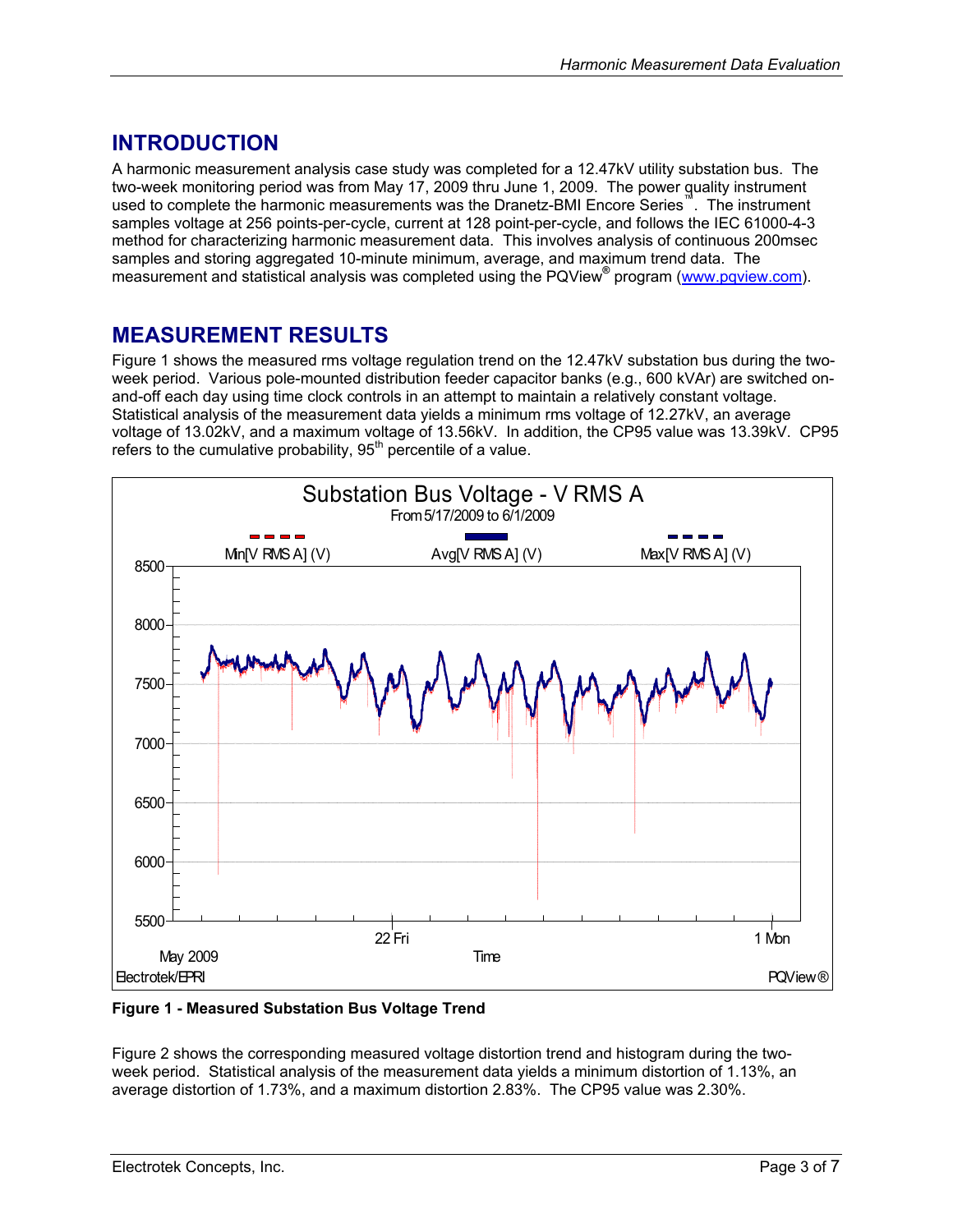<span id="page-3-0"></span>

<span id="page-3-1"></span>**Figure 2 - Measured Voltage Distortion Trend and Histogram** 

[Figure 3](#page-4-1) shows the corresponding rms current trend. Statistical analysis yields a minimum current of 378A, an average current of 690A, and a maximum current of 1165A. CP95 value was 1014A.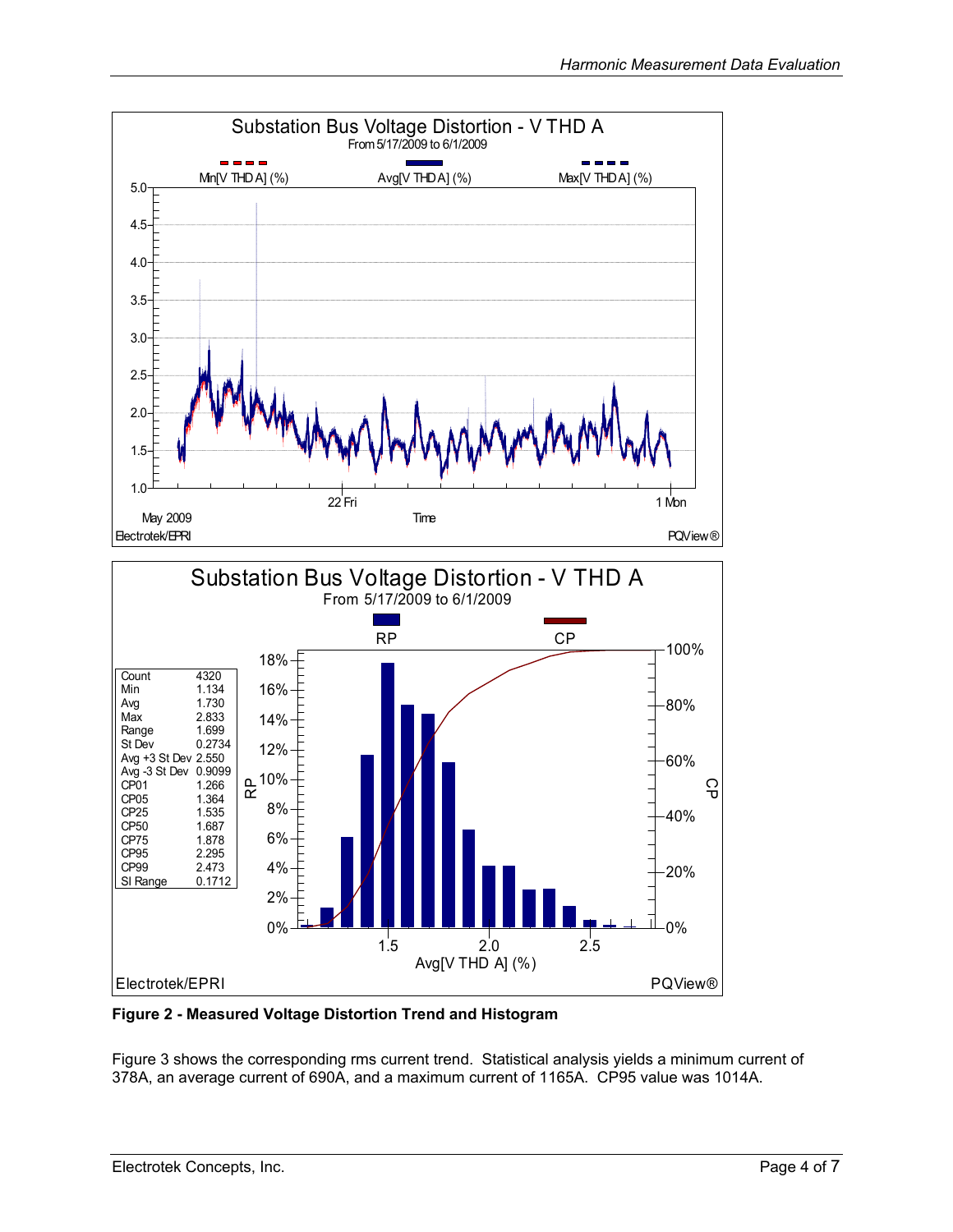<span id="page-4-1"></span><span id="page-4-0"></span>

**Figure 3 - Measured Substation Current Trend** 

[Figure 4](#page-4-2) shows the current distortion trend. Statistical analysis yields a minimum distortion of 4.39%, an average distortion of 7.89%, and a maximum distortion 14.24%. CP95 value was 11.73%.

<span id="page-4-2"></span>

**Figure 4 - Measured Current Distortion Trend**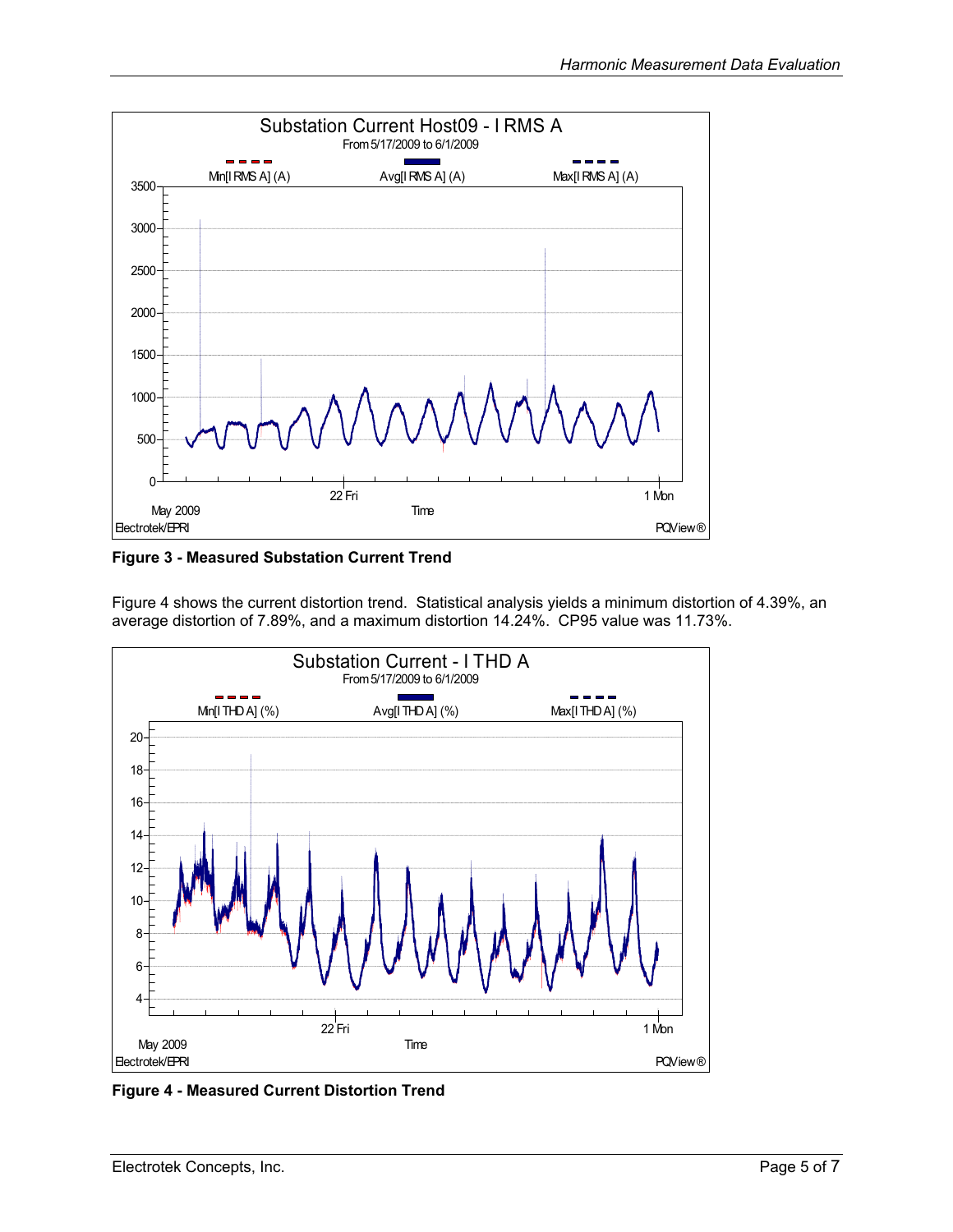<span id="page-5-0"></span>[Figure 5](#page-5-1) shows the corresponding statistical summary of total harmonic voltage distortion and number of individual harmonics. The analysis shows that the predominate harmonics for the measured substation bus voltages were the 3<sup>rd</sup>, 5<sup>th</sup>, 7<sup>th</sup>, and 9<sup>th</sup>. The measured values were below the IEEE Std. 519 voltage distortion limits, which are 5% THD and 3% for any individual harmonic.

<span id="page-5-1"></span>

**Figure 5 - Measured Statistical Summary of Voltage Distortion and Harmonics** 

[Figure 6](#page-5-2) shows the corresponding statistical summary of total harmonic current distortion and number of individual harmonics. The base current for the statistics summary was 1082A.

<span id="page-5-2"></span>

**Figure 6 - Measured Statistical Summary of Current Distortion and Harmonics**